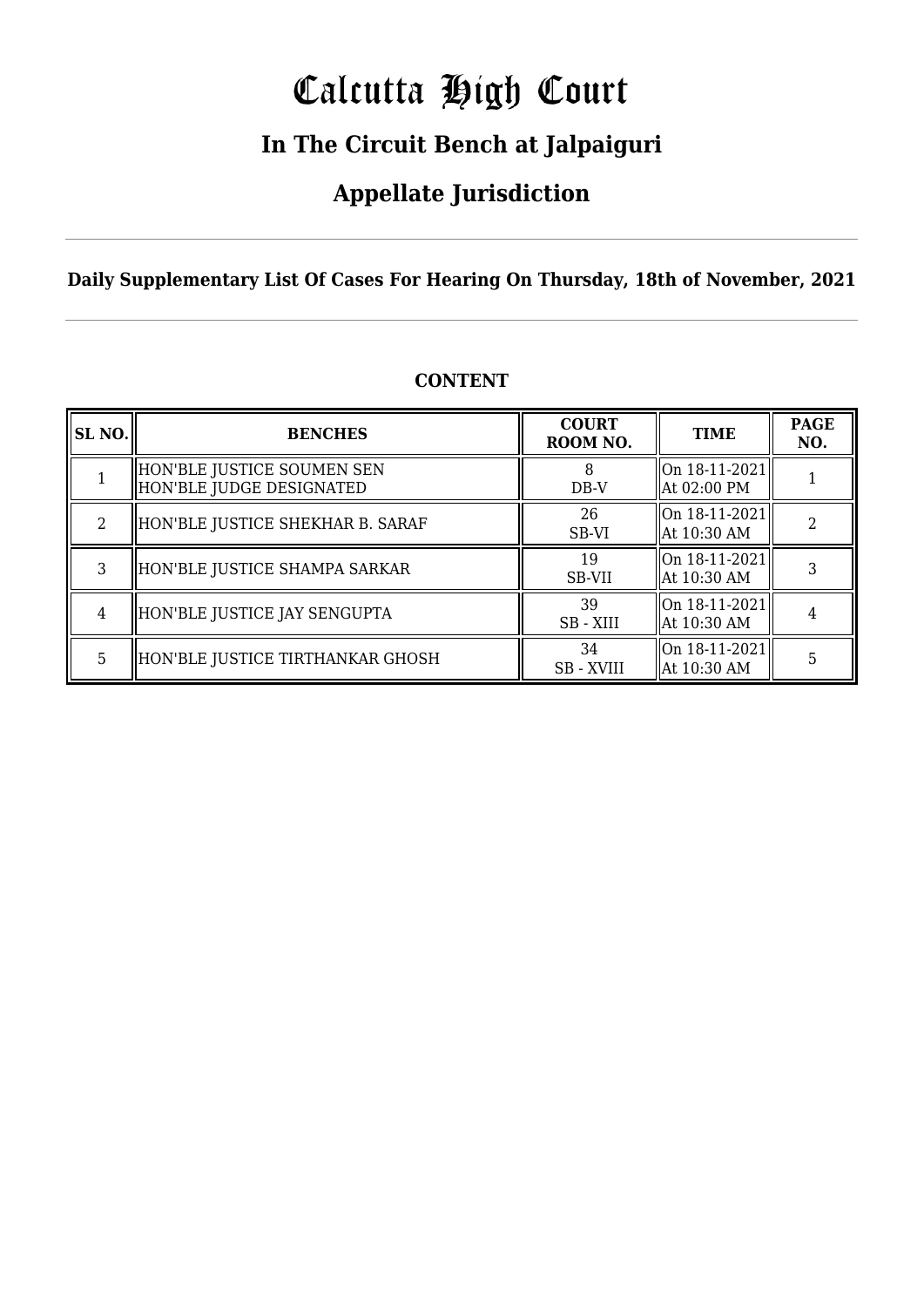

**DAILY CAUSELIST For Thursday The 18th November 2021**

**COURT NO. 8**

**DIVISION BENCH (DB-V)**

**AT 2:00 PM**

**HON'BLE JUSTICE SOUMEN SEN HON'BLE JUDGE DESIGNATED (VIA VIDEO CONFERENCE)**

**FROM PRINCIPAL BENCH**

#### **APPLICATION (GR. - II)**

1 MAT/70/2021 KALLOL GUHA AND ANR VS STATE OF WEST BENGAL AND ORS. BASOBI ROYCHOWDHURY

IA NO: CAN/1/2021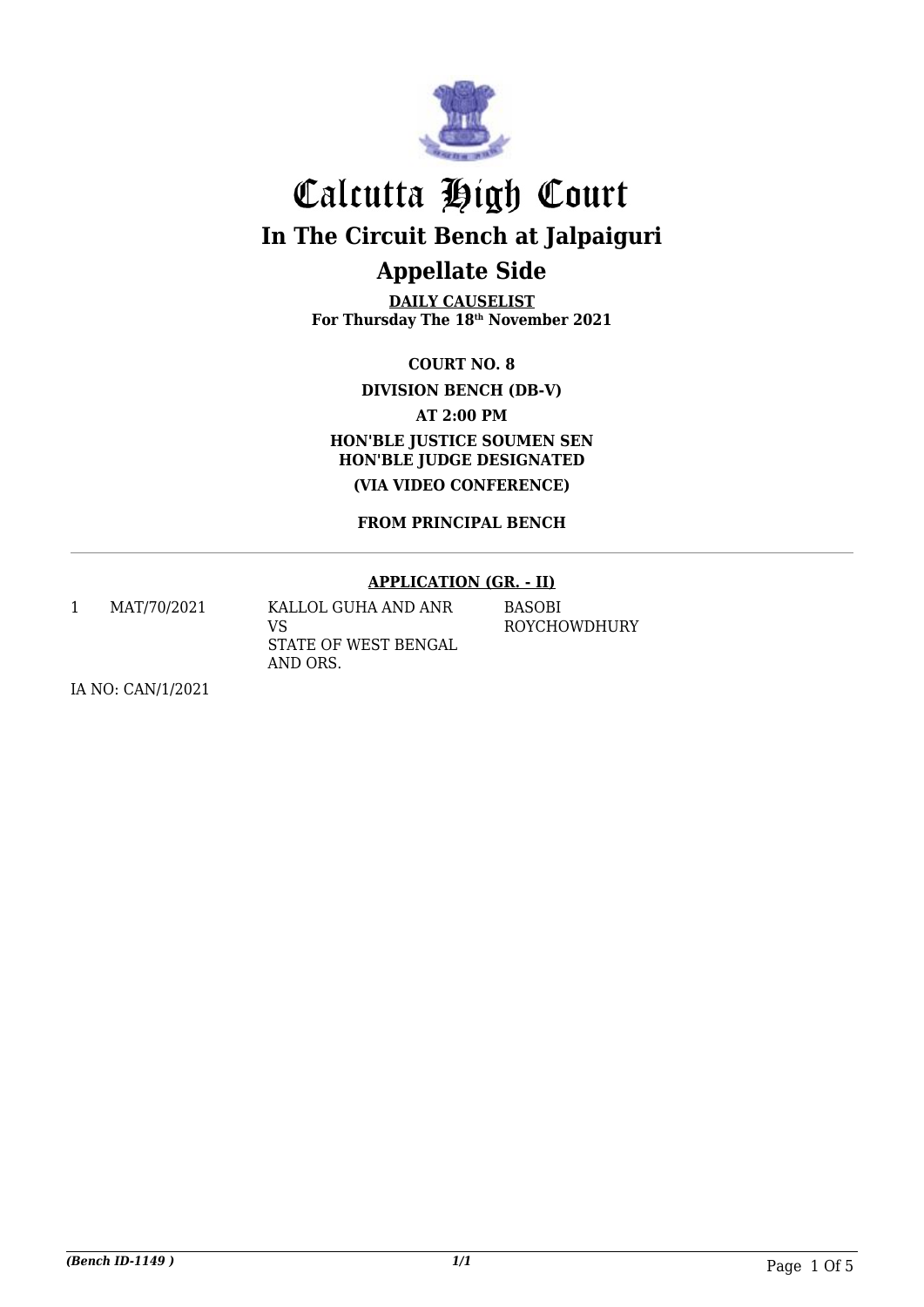

**DAILY CAUSELIST For Thursday The 18th November 2021**

**COURT NO. 26 SINGLE BENCH (SB-VI) AT 10:30 AM HON'BLE JUSTICE SHEKHAR B. SARAF (VIA VIDEO CONFERENCE)**

#### **FROM PRINCIPAL BENCH**

#### **AFTER COMPLETION OF ORIGINAL SIDE MATTERS**

#### **CONTEMPT APPLICATION**

| 1  | CPAN/45/2021<br>(with WPA<br>377/2021) | UJJAL KUMAR DEY<br>VS<br>PANKAJ TAMANG                                  | <b>SUBINAY DEY</b> |
|----|----------------------------------------|-------------------------------------------------------------------------|--------------------|
| in | WPA/377/2021                           | UJJAL KUMAR DEY<br>VS<br>THE STATE OF WEST<br><b>BENGAL AND ORS</b>     | <b>SUBINAY DEY</b> |
| 2  | CPAN/46/2021<br>(with WPA<br>267/2021) | SUBAL BARMAN<br>VS<br>PANKAJ TAMANG                                     | <b>SUBINAY DEY</b> |
| in | WPA/267/2021                           | <b>SUBAL BARMAN</b><br>VS<br>THE STATE OF WEST<br><b>BENGAL AND ORS</b> | SUBINAY DEY        |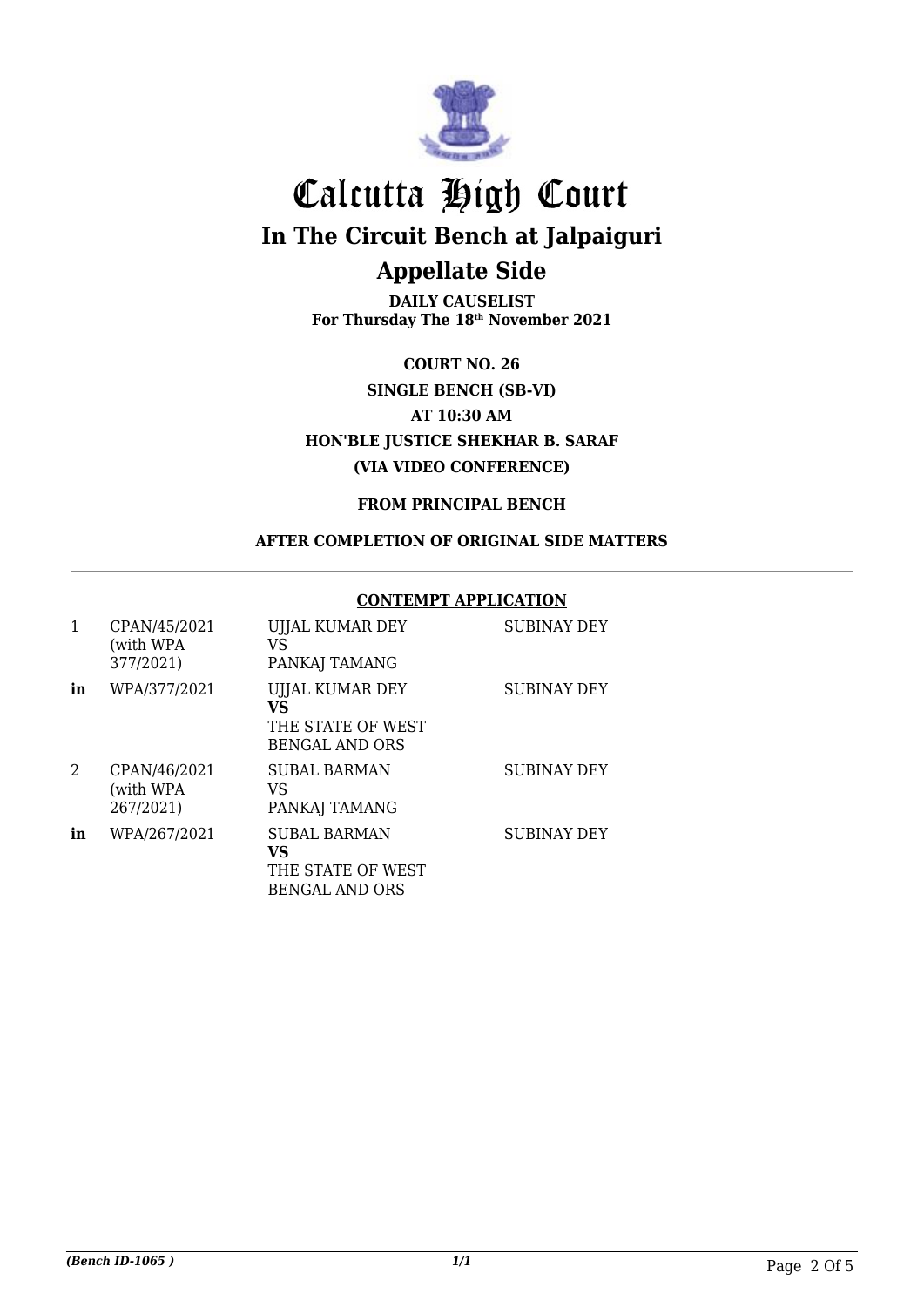

**DAILY CAUSELIST For Thursday The 18th November 2021**

**COURT NO. 19 SINGLE BENCH (SB-VII) AT 10:30 AM HON'BLE JUSTICE SHAMPA SARKAR**

**(VIA VIDEO CONFERENCE)**

**FROM PRINCIPAL BENCH**

#### **NEW MOTION**

PAPIYA CHATTERJEE

1 WPA/2108/2021 GALEJAN BIBI

VS STATE OF WEST BENGAL AND ORS.

*(Bench ID-1070 ) 1/1* Page 3 Of 5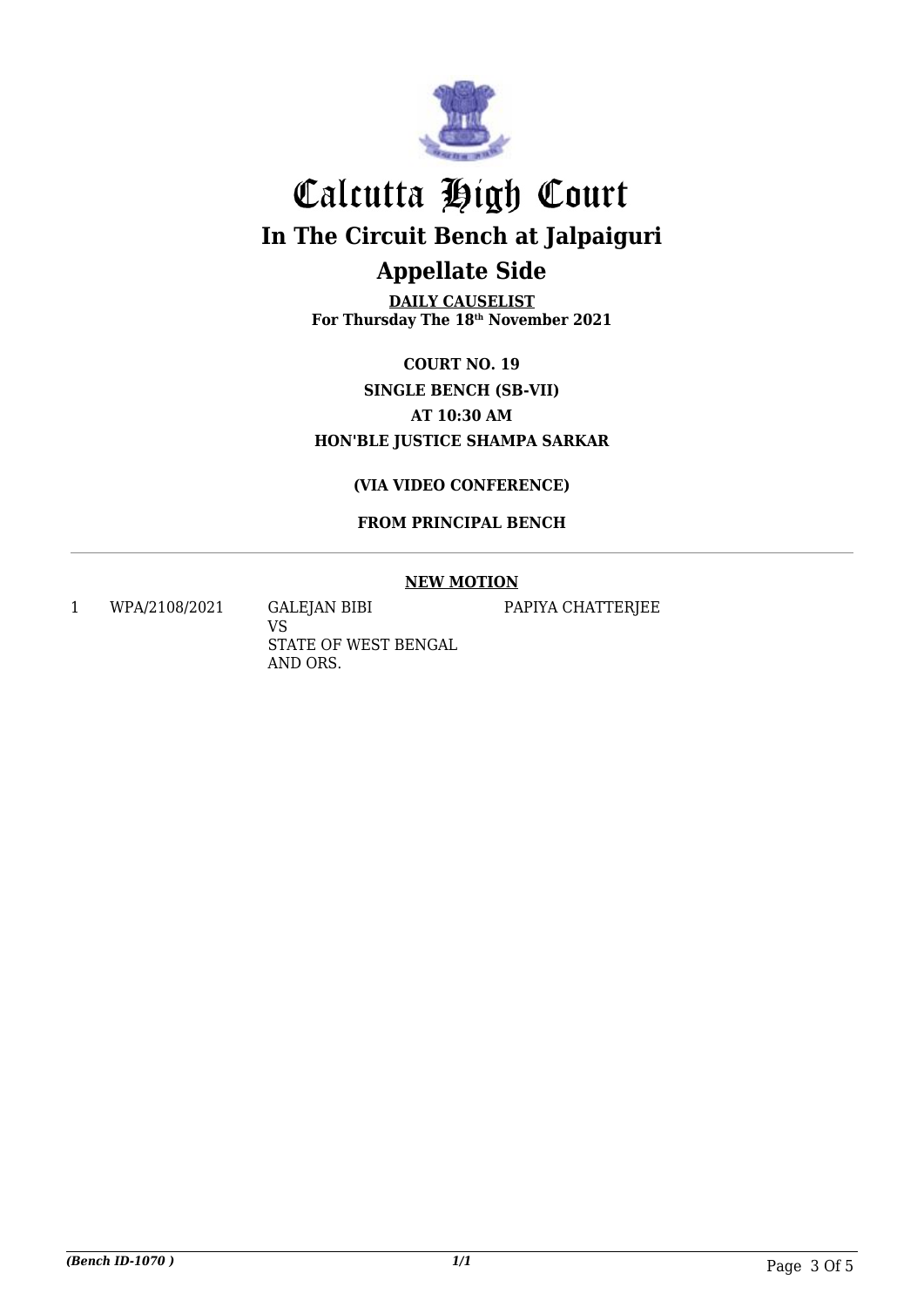

**DAILY CAUSELIST For Thursday The 18th November 2021**

**COURT NO. 39 SINGLE BENCH (SB - XIII) AT 10:30 AM HON'BLE JUSTICE JAY SENGUPTA (VIA VIDEO CONFERENCE)**

**FROM PRINCIPAL BENCH**

#### **CONTEMPT APPLICATION**

| 1  | CPAN/18/2021 | COOCH BEHAR CENTRAL<br><b>FISHERMANS CO-</b><br><b>OPERATIVE SOCIETY</b><br>LIMITED AND ANR<br>VS<br>SAYANTAN GHOSH                                                                              | KUMAR SHIBENDRA<br>NARAYAN  |
|----|--------------|--------------------------------------------------------------------------------------------------------------------------------------------------------------------------------------------------|-----------------------------|
| in | WPA/739/2019 | COOCH BEHAR CENTRAL<br><b>FISHERMANS CO-</b><br><b>OPERATIVE SOCIETY</b><br>LIMITED AND ANR<br>VS.<br>THE ARCS, COOCH BEHAR,<br>REGISTRAR OF CO-<br><b>OPERATIVE SOCIETIES AND</b><br><b>ORS</b> | PRODYOT KUMAR<br><b>ROY</b> |

IA NO: CAN/1/2021